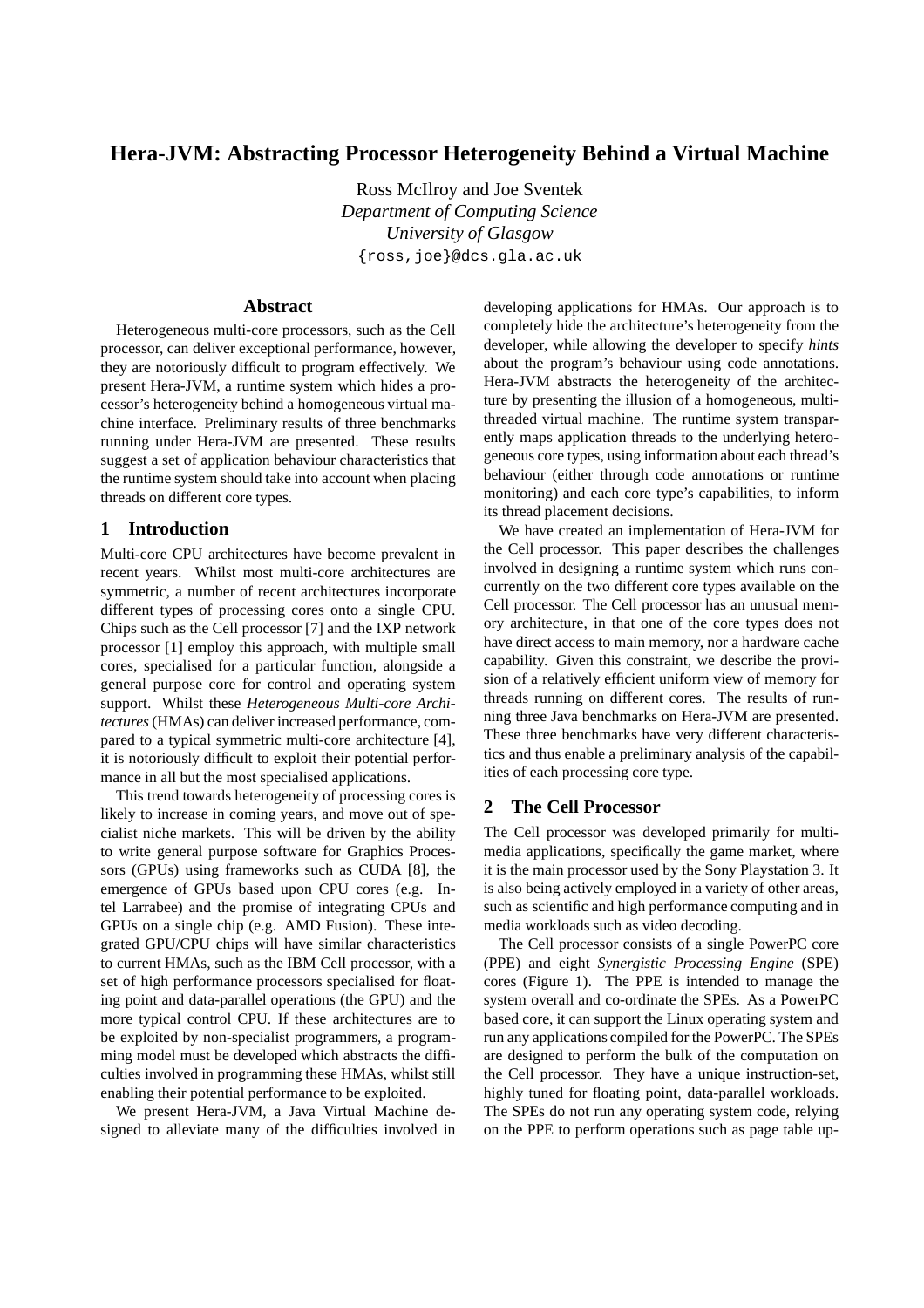

Figure 1: Cell Processor Architecture.

dates or file I/O.

Unlike the PPE, the SPE cores do not have transparent hardware caches for accessing main memory; each SPE contains 256KB of non-coherent local memory. The processing elements can access only this local memory directly. To read from or write to main memory an SPE must initiate a DMA (Direct Memory Access) transfer between main memory and its local memory using an associated Memory Flow Controller. By offloading memory reads and writes, large block transfers can be performed very efficiently; however, small transfers are much less efficient due to the overhead involved in setting up a DMA transfer. This approach suits the intended target applications of the Cell processor - large blocks of data (e.g. image fragments) being loaded, processed and then streamed out to main memory. However, it is much less suited to general purpose computation where memory is seldom accessed in large chunks **and** developers expect threads on different cores to share a coherent view of memory.

## **3 Hera-JVM**

Hera-JVM is a Java Virtual Machine (JVM) runtime system that enables the non-specialist programmer to exploit heterogeneous cores on an HMA processor, without requiring intimate knowledge of the processor's design. Unmodified, multithreaded Java applications can be run on Hera-JVM, with threads being transparently migrated between the core types on the HMA. Currently, Hera-JVM runs on the Cell Processor, supporting execution of Java threads on both the PPE and SPE cores.

To exploit a HMA effectively, the different portions of an application must be run on the core type which they would most benefit from. Rather than require the developer to partition an application for a particular HMA, our approach is to provide the developer with a set of annotations that can enhance an application with platformneutral *hints* of its expected behaviour. These hints, alongside runtime monitoring, inform Hera-JVM's thread placement and migration decisions. At present, this set of annotations is minimal, however, it is envisioned that these annotations will describe the behaviour of portions of code, such as tagging floating-point intensive code. On

| Application                  |                        |  |                       |                        |
|------------------------------|------------------------|--|-----------------------|------------------------|
| Java Library                 |                        |  |                       |                        |
| <b>Runtime System</b>        |                        |  |                       |                        |
| <b>Low Level</b><br>Assembly | <b>PPC</b><br>Compiler |  | Low Level<br>Assembly | <b>SPE</b><br>Compiler |
| PPE Core                     |                        |  | SPE Core              |                        |

Figure 2: Much of Hera-JVMs runtime can be shared by both cores, given its Java in Java design.

encountering an annotation, the runtime system infers the best course of action (e.g. migration to a different core type) based upon its knowledge of the capabilities of the different core types and their current workloads. We intend to use the results presented in Section 4 to infer likely candidates for such annotations and deduce appropriate runtime responses to them.

### **3.1 Two Architectures, One JVM**

Hera-JVM is based on the JikesRVM [2], a Java in Java research virtual machine. JikesRVM is a fully capable JVM with performance comparable to production JVMs. A major advantage of using JikesRVM is that it supports the PowerPC architecture, and can thus run on the PPE core of the Cell without modification. This section details the modifications necessary to support execution of Java applications on both the PPE and SPE cores.

JikesRVM (and thus Hera-JVM) is a non-interpreting JVM, with Java methods compiled to machine code before being executed. Since the SPE core has a different instruction-set to the PPE core, a Java bytecode to SPE machine code compiler is required to support the SPE cores. As a Java in Java virtual machine, almost all of the JikesRVM runtime system is written in Java. Thus, once the SPE compiler, and a small portion (∼3KB) of supporting low-level assembly code is built, the rest of the runtime system (e.g. object allocation, file handling or thread scheduling) essentially comes for free (Figure 2).

Other than the subset of the runtime system methods which are pre-compiled into the boot-image, all Java methods are compiled *just in time*. Thus, a method will only be compiled for a particular core architecture if it is to be executed by a thread running on that core type. Since it is expected that most applications will exhibit a partitioning between code which is best run on the PPE or the SPEs, most methods will only ever be compiled for one of the two core architectures. Thus, the compilation overhead (both in time and memory requirements) of running an application on the two core architectures should be little more than running on a single architecture.

Hera-JVM supports transparent migration of Java threads between the PPE and SPE cores. Migration occurs when invoking a method which has either been tagged by an annotation or selected by the scheduler. If required,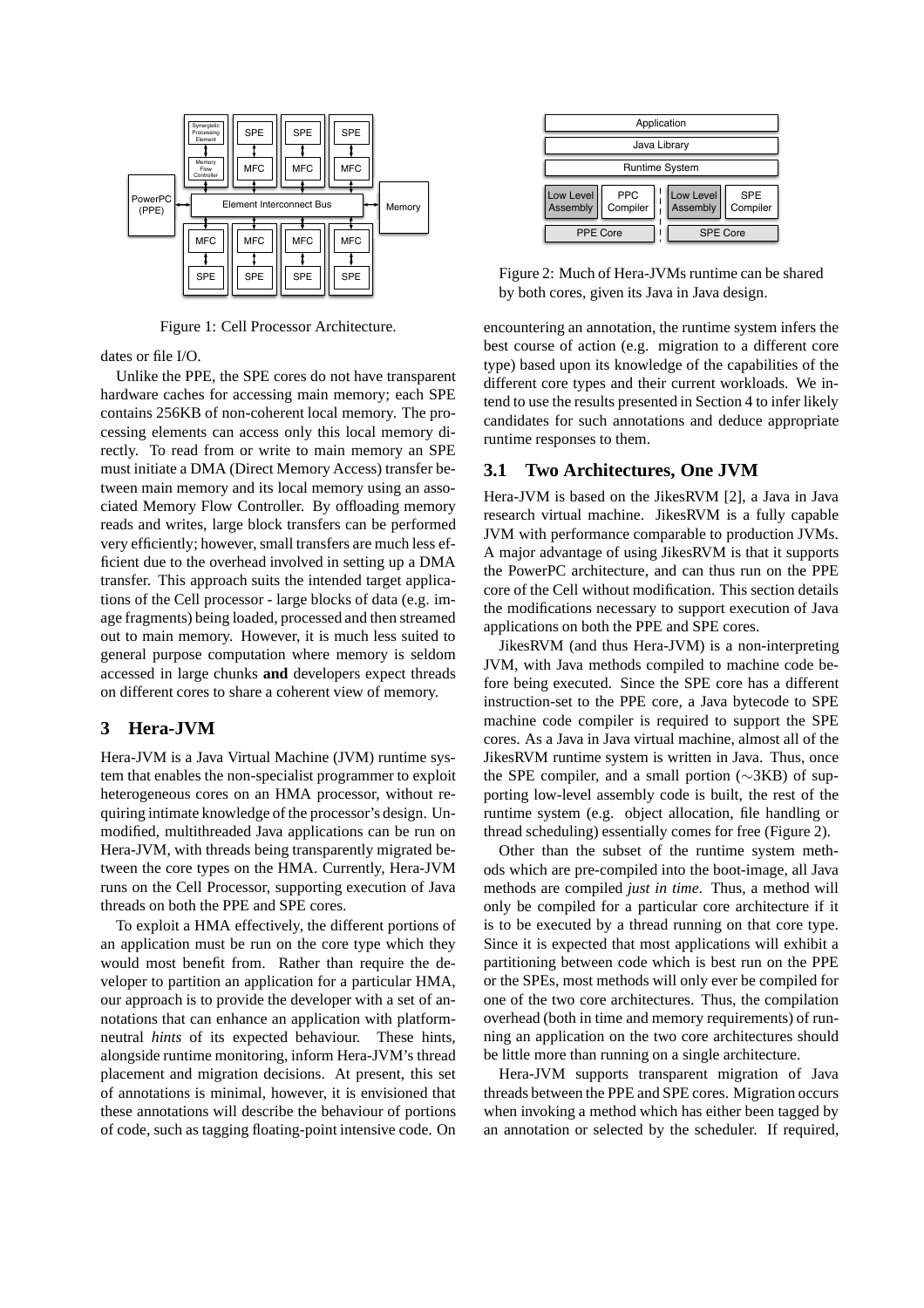this method is JITed for the core type to which the thread is migrating (the method is not compiled for the core type the thread is migrating from unless it is run from that core type at a different point of execution). The parameters of the method are packaged and a marker is placed on the stack to signal this as a migration point. The thread is then placed on the ready-queue of the core to which it is being migrated, and will subsequently be scheduled by that core. The thread executes on this new core until, either it elects to migrate back, or returns to the migration marker placed on the stack.

## **3.2 Java on the SPE Cores**

Supporting execution of Java threads on the SPE cores presents a number of challenges, not found in more typical architectures. One of the main difficulties involves the limitation of having no direct access to main memory. Instead, data must be DMAed to and from the 256KB local memory available to each SPE. Therefore, a form of software caching had to be developed for both objects and methods. These caching systems are presented in Sections 3.2.1 and 3.2.2, respectively.

Another issue is the lack of OS support on the SPEs. Section 3.2.3 details how methods which require OS support, such as file access, are handled on the SPE core.

## **3.2.1 Data Caching**

Setting up a DMA operation to transfer data to and from local memory is an expensive operation (about 30-50 cycles, not including the data transfer itself). Therefore, an early design decision of the software cache was to transfer large blocks of memory wherever possible. This approach is enhanced by the high-level information still present in Java bytecodes. For example, an instance object will only be accessed from a given set of bytecodes (e.g. getField), and arrays with another set of bytecodes (aaload, etc.). The software cache can therefore specialise the access of different data types. When an object is accessed for the first time, the software cache transfers the entire object to local memory (type information in the bytecode is used to discover its size), on the assumption that it is likely that other fields in that object will be accessed. When an array element is accessed, a block of up to 1KB of neighbouring elements is also transferred, since they are likely to be accessed shortly.

This caching system means that cached elements are not equally sized, so space must be allocated as elements are cached. A simple bump-pointer scheme is used to manage allocation, with the cache simply being flushed if it is filled. A cache look-up involves hashing the object's address to index into a small, local-memory resident hashtable. If the object is cached, this hashtable entry will point to the local memory copy of the object. This simple strategy seems to work well; future work will investigate if more sophisticated strategies can improve performance.



Figure 3: The code cache data structures.

In a multi-threaded application, the same object may be accessed by multiple threads. This software caching system does not support cache coherency, thus a thread running on an SPE core may not see new modifications made to an object which has been previously cached, leading to potential race conditions. In Hera-JVM, we prevent this by purging the cache before a lock or volatile field read operation and flushing any local modifications made to cached objects before an unlock or volatile field write operation. The Java Memory Model [5] allows caching of values between lock and unlock operations. Therefore, this caching scheme conforms to the Java Memory Model and any correctly synchronised multi-threaded application will run correctly under Hera-JVM.

## **3.2.2 Code Caching**

Code must also reside on the SPE's local memory before it can be executed. Therefore, software caching of code is required on the SPE cores. In keeping with the approach of DMAing large blocks of data wherever possible, Java methods are cached in their entirety. As with the object cache, a bump pointer allocation scheme is used to manage this cache, with the cache being completely purged whenever it becomes full.

Unlike the object cache, this code cache does not use a hashtable to perform look-ups (to avoid costly hash collisions, and to enable virtual method invocation). Instead, each class has an associated *type information block* (TIB), which contains a pointer to the SPE code for each method declared by that class. These TIBs are themselves only cached in local memory when required (exploiting *class locality*). The only data-structure which permanently resides in local memory is a 2KB class *table of contents* (TOC), with an entry for each resolved class, pointing to the class's TIB. When a method is invoked, the appropriate class's TOC entry is read to locate the class's TIB. This TIB is cached, if necessary, and the method's entry is read to locate the method's code. Finally, the method is cached, if necessary, then invoked (Figure 3). This process is repeated on returning from a method, since the callee method may have been purged from the cache in the meantime. This process involves a double de-reference to find a method's location, however, in the case of a cache hit, both pointers are in the low latency (3-6 cycles) local memory, so the overhead is minimal.

The support for code caching resides in a block of in-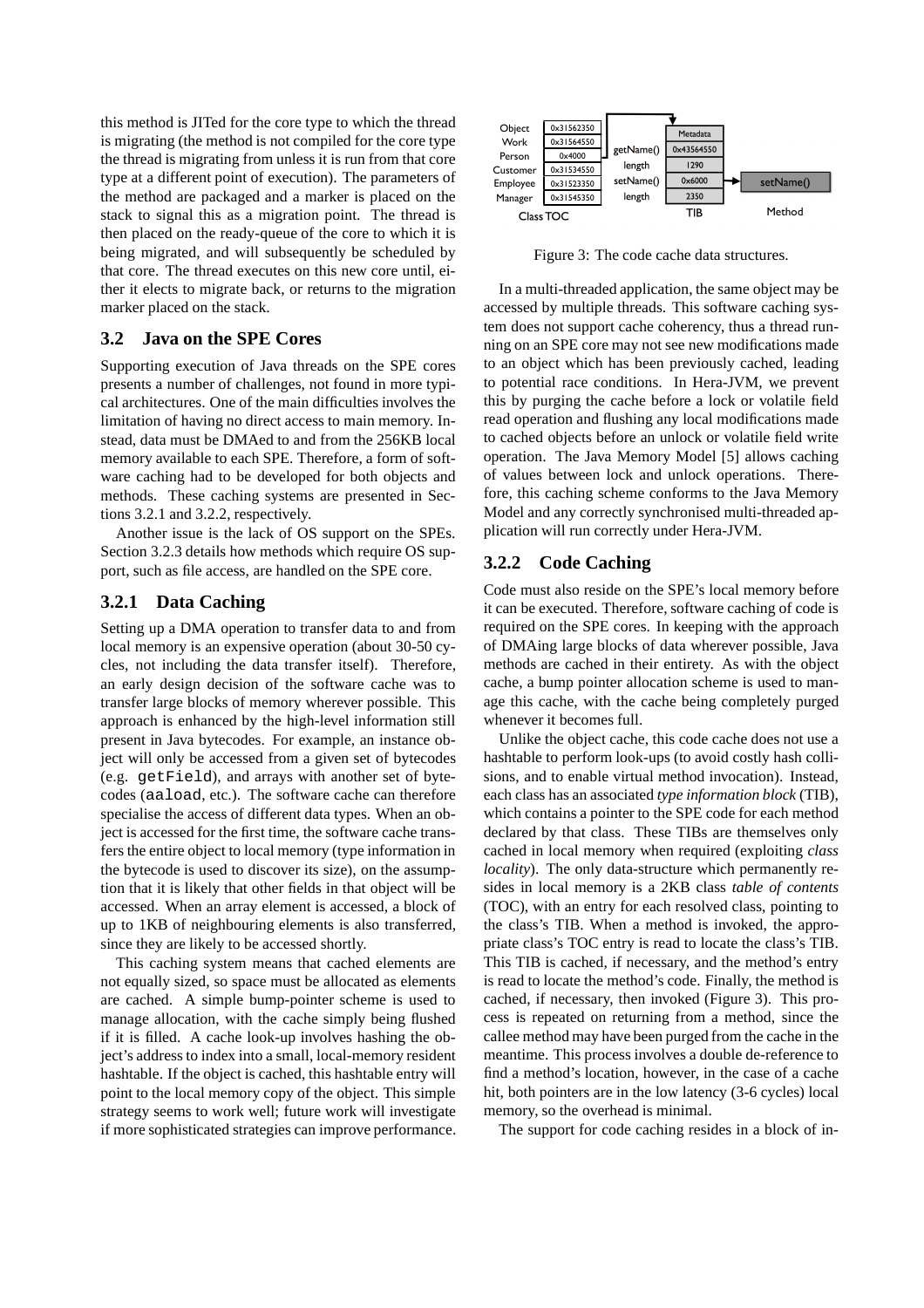

Figure 4: (a) SPE / PPE performance (b) Scalability

structions permanently held in local memory, along with low level assembly code to support SPE initialisation, object caching and a first level interrupt handler. Since the rest of the Hera-JVM runtime system is written in Java, it can be loaded as required by this caching mechanism. Thus, there is no need to specialise the SPE runtime, such that it can entirely fit in the 256KB local memory, unlike the approach taken by CellVM [6].

## **3.2.3 Native Method Support**

Occasionally, a method in the runtime system, Java Library or a Java application requires access to native code (e.g. to write to a file or start an external process). JikesRVM/Hera-JVM provides this support with JNI (Java Native Interface) for Java Library and Java applications, whilst methods in the runtime system can use a fast system call mechanism.

However, if a thread is running on a SPE core, there is no underlying OS to support native methods. SPE cores must rely on the PPE core to perform native methods. In the case of a JNI method, the thread is migrated to the PPE core for the duration of the native method. For fast syscall methods, the SPE core signals a dedicated thread on the PPE core with an appropriate message. This dedicated thread performs the required syscall on the SPE thread's behalf, then signals the SPE with the result.

## **4 Preliminary Results**

We present results for three applications running on Hera-JVM. Two applications (*compress* and *mpegaudio*) are unmodified, multi-threaded benchmarks taken from SPECjvm 2008. The other (*mandelbrot*) calculates the mandelbrot set for an 800x600 pixel image. All experiments use the baseline (non-optimising) compiler for both PPE and SPE code. Hera-JVM is configured with a markand-sweep, stop-the-world garbage collector, which only runs on the PPE core. These experiments were performed on a Playstation 3 running Fedora 8 Linux.

Figure 4(a) shows the performance of each benchmark when run on one or six SPE cores, relative to the PPE



Figure 5: Proportion of cycles per operation type.

core. A large disparity between PPE and SPE performance is observed. When running on a single SPE core, *compress* runs much slower than on the PPE core, *mandelbrot* runs significantly faster and *mpegaudio* is roughly equivalent. However, there are 6 SPE cores available on the PS3's Cell processor and only one PPE core. When using all 6 SPE cores, the speedup compared to the PPE core is about 2.5x for *compress*, 4.6x for *mpegaudio* and 9.4x for *mandelbrot*. Figure 4(b) shows the scalability of each benchmarks when run on multiple SPE cores, relative to a single SPE core.

To ascertain the most important program characteristics that Hera-JVM should consider when making thread and data placement decisions, we investigated the reasons behind benchmarks running better on one core type than another. Using a simulator we calculated the proportion of processor cycles spent executing different operations when the benchmarks were running on the SPE cores (Figure 5). The *mandelbrot* benchmark performs significantly more floating point calculations than the other benchmarks. Given the SPE core's strong floating point performance, this goes some way to explaining *mandelbrot's* superior performance on the SPE core. It is also noticeable that *compress* spends more of its execution accessing main memory than the other benchmarks, likely leading to its poor performance on the SPE.

This motivated an investigation into the effectiveness of the software caches on the SPE core. Figures 6 and 7 show the effect of reducing the data and code caches on hit-rate and performance. The *compress* benchmark has a consistently lower data hit-rate than the other benchmarks and responds very poorly to a reduction in the data-cache size. On the other hand, *mpegaudio* is relatively insensitive to data-cache size, but is very susceptible to a reduction in the code-cache. These results show the importance of effective caching on the SPE architecture, and suggests that adaptive sizing of the code and data caches would likely benefit many applications.

## **5 Related Work**

The approach of hiding the Cell processor's heterogeneity behind a Java virtual machine is also employed by CellVM [6]. CellVM supports execution of unmodified Java applications on both Cell core types, however, a single thread is bound to each SPE core, thus threads cannot be migrated transparently as in Hera-JVM. CellVM also